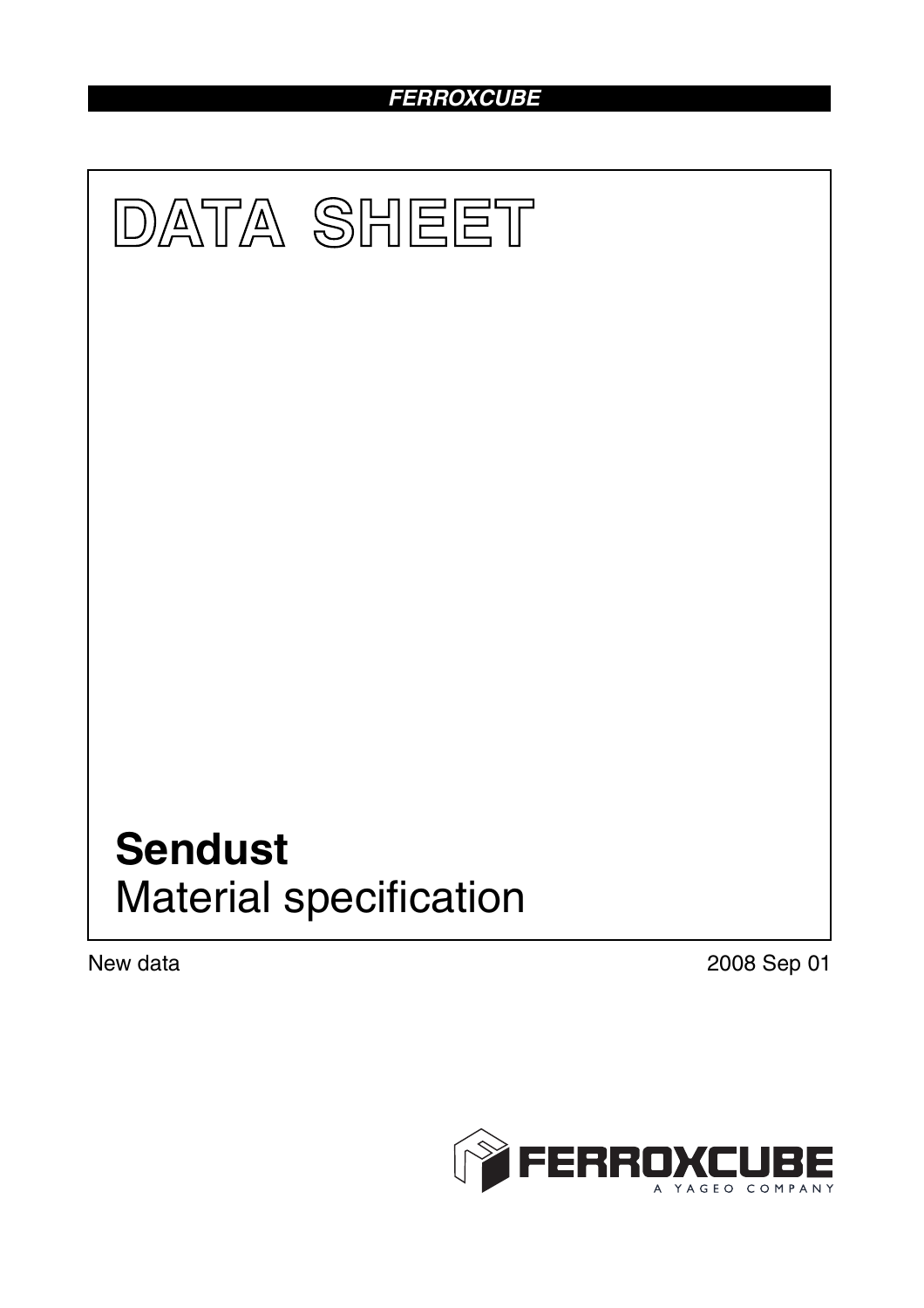# Material specification **Sendust** Sendust

### **SENDUST SPECIFICATIONS**

The most economic medium frequency alloy powder material with high saturation flux density and low loss density for use in power inductors and output chokes.

|                                    | <b>CONDITIONS</b>            | <b>VALUE</b>          | <b>UNIT</b>                                 |
|------------------------------------|------------------------------|-----------------------|---------------------------------------------|
| $\mu_i$                            | 25 °C; ≤10 kHz;<br>$0.25$ mT | $26 - 125$            |                                             |
| $T_{\rm C}$                        |                              | $\geq 500$            | °C                                          |
| thermal<br>conductivity            |                              | 0.08                  | $W.$ mm <sup>-1</sup> .K $\overline{^{-1}}$ |
| linear<br>expansion<br>coefficient |                              | $10.8 \times 10^{-6}$ | $K-1$                                       |
| density for<br>$125\mu$            |                              | $\approx 7000$        | kg/m <sup>3</sup>                           |



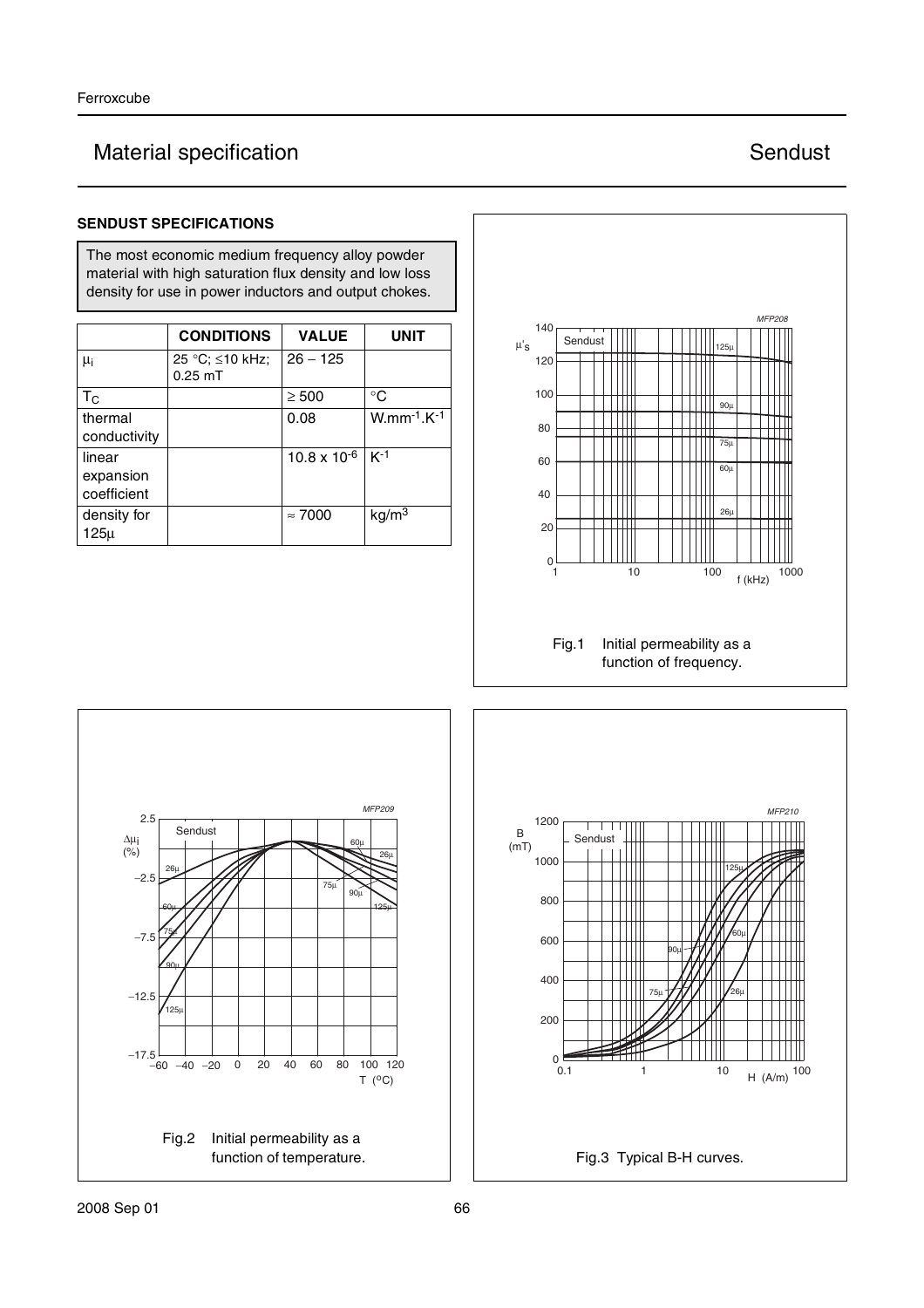## Material specification **Sendust** Sendust